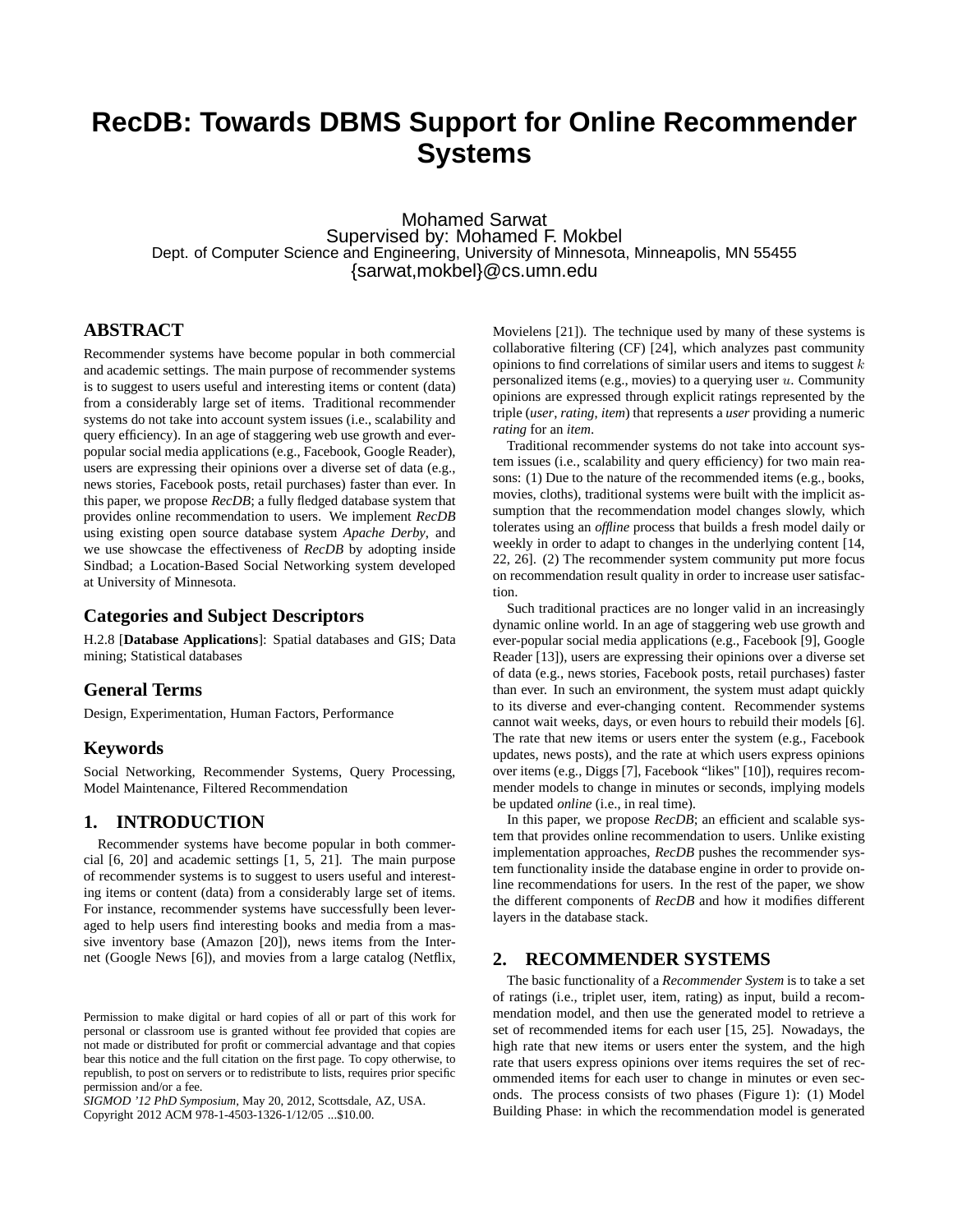

**Figure 1: Item-based CF model generation and item/item similarity calculation.**

using the user/item ratings data, and (2) Recommendation Generation Phase: in which the recommendation model is used to create a set of recommended items for each user. Conceptually, ratings are represented as a matrix with users and items as dimensions, as depicted in Figure 1. Given a querying user  $u$ , CF produces a set of k recommended items  $\mathcal{I}_r \subset \mathcal{I}$  that u is predicted to like the most. **Phase I: Model Building**. This phase computes a similarity score  $sim(i_p,i_q)$  for each pair of objects  $i_p$  and  $i_q$  that have at least one common rating by the same user (i.e., co-rated dimensions). Similarity computation is covered below. Using these scores, a model is built that stores for each item  $i \in \mathcal{I}$ , a list  $\mathcal L$  of similar items ordered by a similarity score  $\text{sim}(i_p, i_q)$ , as depicted in Figure 1). Building this model is an  $O(\frac{R^2}{U})$  process, where R and U are the number of ratings and users, respectively. It is common to truncate the model by storing, for each list  $\mathcal{L}$ , only the n most similar items with the highest similarity scores [26]. The value of  $n$  is referred to as the *model size* and is usually much less than  $|\mathcal{I}|$ .

**Phase II: Recommendation Generation**. Given a querying user  $u$ , recommendations are produced by computing  $u$ 's predicted rating  $P_{(u,i)}$  for each item i not rated by u [26]:

$$
P_{(u,i)} = \frac{\sum_{l \in \mathcal{L}} sim(i,l) * r_{u,l}}{\sum_{l \in \mathcal{L}} |sim(i,l)|}
$$
(1)

Before this computation, we reduce each similarity list  $\mathcal L$  to contain only items *rated* by user u. The prediction is the sum of  $r_{u,l}$ , the user's rating for a related item  $l \in \mathcal{L}$  weighted by  $sim(i, l)$ , the similarity of  $l$  to candidate item  $i$ , then normalized by the sum of similarity scores between  $i$  and  $l$ . The user receives as recommendations the top- $k$  items ranked by  $P_{(u,i)}$ .

**Computing Similarity**. To compute  $\text{sim}(i_p, i_q)$ , we represent each item as a vector in the user-rating space of the rating matrix. For instance, Figure 1 depicts vectors for items  $i_p$  and  $i_q$  from the matrix in Figure 1. Many similarity functions have been proposed (e.g., Pearson Correlation, Cosine); we use the Cosine similarity in *LARS* due to its popularity:

$$
sim(i_p, i_q) = \frac{\vec{i_p} \cdot \vec{i_q}}{||\vec{i_p}|| ||\vec{i_q}||}
$$
 (2)

This score is calculated using the vectors' co-rated dimensions, e.g., the Cosine similarity between  $i_p$  and  $i_q$  in Figure 1 is .7 calculated using the circled co-rated dimensions. Cosine distance is useful for numeric ratings (e.g., on a scale [1,5]). For unary ratings, other similarity functions are used (e.g., absolute sum [4]).

## **3. RECOMMENDER SYSTEM IMPLE-MENTATION APPROACHES**

Recommender system functionality has been always taken care of in the application layer as depicted in Figure 2. In other words, the application developer implements all the logic behind the recommendation functionality, and uses the DBMS only for storage; we call that the *traditional approach*. The good news about the traditional approach is that it gives high freedom to the application developer to write its own recommendation techniques that fits the end-user of the application Nonetheless, the *traditional approach* suffers from the following drawbacks: (1) Implementation Complexity: As the application developer is responsible for the whole recommender system logic, the application development process might end up being tedious. (2) Lack of System Expertise: All the application developer cares about is the application functionality, hence s/he might not be able to handle the system performance and scalability issues.

On the other hand, the *Built-in* approach pushes both steps (i.e., model building and recommendation generation) of the recommender system inside the DBMS. Hence, the application developer just focuses on the application logic and relies on the DBMS to take care of the system performance and scalability issues. However, the *Built-in* approach is sort of rigid as it mandates the usage of specific recommendation techniques that are implemented a-priori inside the DBMS. In case the application developer wants to employ a different recommendation technique, s/he might either implement the new recommendation technique inside the DBMS or alternatively use the *traditional* approach.

The *Extensible* approach is similar to the *Built-in* approach, with the exception that the DBMS is extensible to new recommendation techniques, which could be declared by the application developer. The *Extensible* approach combines the advantages of both the *traditional* approach and the *Built-in* approach in such a way that it isolates the application developer from the system issues and at the same time allow her/him to define new recommendation techniques. For the aforementioned reasons, we set the *Extensible* approach as our system design goal when building *RecDB*.

## **4. RECDB OVERVIEW**

We propose *RecDB*; a system that implements the recommender system functionality inside the DBMS engine. RecDB is built on three main system design pillars:

- Low Latency: That is necessary in order to feed recommendations to users in an online/real time manner.
- High Extensibility: That means that the system is extensible to as many recommendation techniques as possible.
- High Flexibility: That means the system provides flexible recommendation based-upon application requirements.

To this end, RecDB adopts an *extensible* approach (see Figure 4), as described in section 3. RecDB pushes both recommender system phases inside the core engine of an DBMS To achieve that, RecDB needs to modify almost all layers of the database stack; ranging from the query parser to the storage engine. In the rest of the paper, we will highlight the three main *RecDB* components, namely: *(1) RecStore:* It is a module built inside the database storage engine that incrementally maintains the recommendation model aiming at increasing the system efficiency. *(2) Rec-tree:* it is an efficient tree structure that provides flexible recommendation based upon the indexed users/items attributes. *(3) RecQuery:* It is a module built inside the database query processor, whose role is to minimize the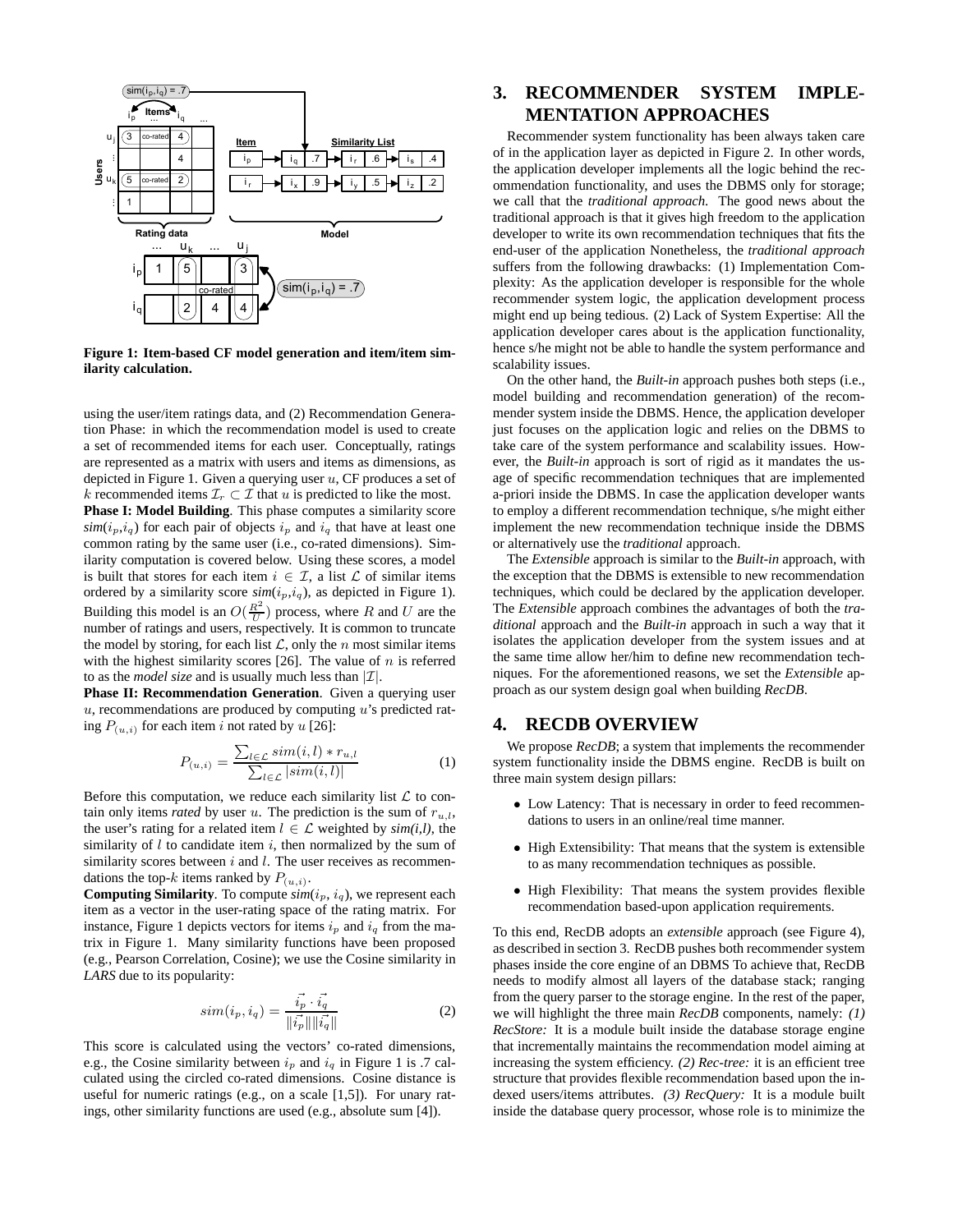

recommendation query latency, in order to recommend a high number of items to a huge number of system users in an online manner. In the rest of this section, we will give a little bit of details of the aforementioned modules.

## **4.1 RecStore: Incremental Model Maintenance**

To be effective, recommender systems must evolve with their content. For example, new users enter the system changing the collective opinions of items, the system adds new items widening the recommendation pool, or user tastes change. These actions affect the recommender model, that in turn affect the system's recommendation quality. Traditionally, most systems have been able to tolerate using an *offline* process that builds a fresh model daily or weekly in order to adapt to changes in the underlying content [14, 22, 26]. However, the rate that new items or users enter the system in nowadays application (e.g., Facebook updates, news posts), and the rate which users express opinions over items (e.g., Diggs [7], Facebook "likes" [10]), requires recommender models to change in minutes or seconds, implying models be updated *online*.

Recent work from the data management community has shown that many popular recommendation methods (including collaborative filtering) can be expressed with conventional SQL, effectively pushing the core logic of recommender systems within the DBMS [16]. However, the approach does nothing to address the pressing problem of *online model maintenance*, as collaborative filtering still requires a computationally intense offline model generation phase when implemented with a DBMS.

*RecStore* [19] is a module built to complement the storage engine of an DBMS, which enhances the recommendation model generation step by proposing a method that *incrementally maintains* the recommendation model when new user/item ratings enter the system. The basic idea behind *RecStore* is to separate the logical and internal representations of the recommender model. *RecStore* receives updates to the user/item ratings data (i.e., the base data for a collaborative filtering models) and maintains its internal representation based on these updates. As *RecStore* is built into the DBMS storage engine, it outputs tuples to the query processor through access methods that transform data from the internal representation

**CREATE REC-TREE INDEX ON** users\_Table (UserAge, UserCity) **USERS FROM** users\_Table KEY userID -- (userID, name, . . . ) **ITEMS FROM** items\_Table KEY itemID -- (itemID, itemDetails) **RATINGS FROM** ratings\_Table KEY (userID,itemID) --(userID,itemID,rating)

#### **Figure 5: SQL Example 1 to Create Rec-tree Index**

**CREATE REC-TREE INDEX ON** items\_Table (ItemType) **USERS FROM** users\_Table KEY userID -- (userID, name, . . . ) **ITEMS FROM** items\_Table KEY itemID -- (itemID, itemDetails) **RATINGS FROM** ratings\_Table KEY (userID,itemID) --(userID,itemID,rating)

#### **Figure 6: SQL Example 2 to Create Rec-tree Index**

into the logical representation expected by the query processor. *RecStore* is designed with extensibility in mind. *RecStore*'s architecture is generic, and thus the logic for a number of different recommendation methods can easily be "plugged into" the *RecStore* framework, making it a one-stop solution to support a number of popular recommender models within the DBMS. *RecStore* is also adaptive to system workloads, tunable to realize a trade-off that makes query processing more efficient at the cost of update overhead, and vice versa.

## **4.2 Rec-tree: An Efficient Index Structure for Processing Online Recommender Queries**

Recommender systems need to provide flexible recommendation to the end-user. For instance, Amazon.com has a huge number of users, items (i.e., products), and user/item ratings. Among all Amazon.com items, a user might be interested to get recommended "Books" only. Also, a user might want to get recommended items that are bought only by users living in Minnesota. Moreover, a user might need to get recommended only "Books" that were bought by users who lives in Minnesota and their age is between 21 and 35. The main challenge is that we need to maintain a recommendation model for all attributes ranges defining the index structure. Notice that existing database index structures (e.g.,  $B^+$ -tree and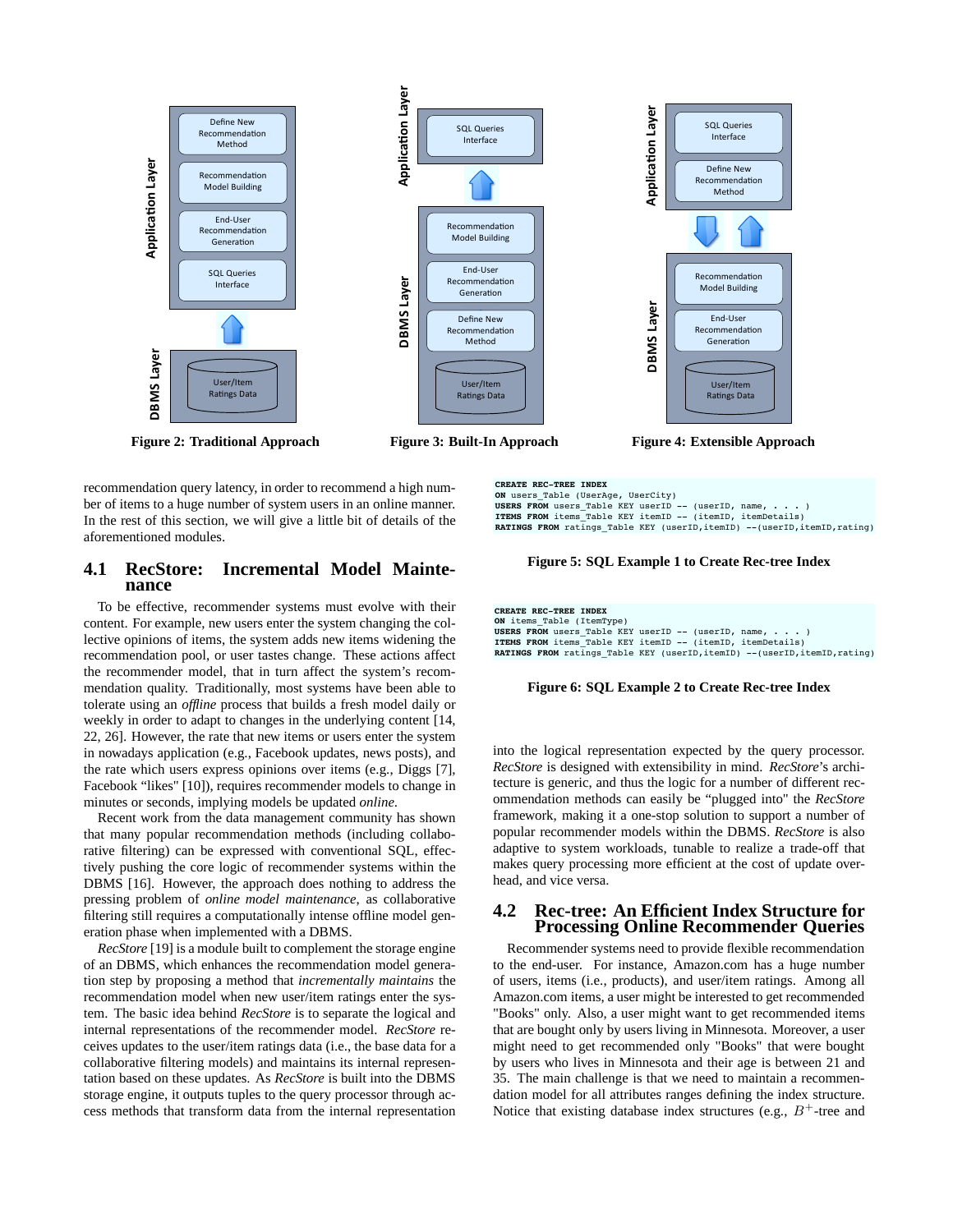

**Figure 7: Scalability of LARS**

 $R$ -tree) can be naively employed to solve the problem. However, that approach suffers from scalability issues as it needs to maintain a recommendation model for all values indexed by the tree. Moreover, as we maintain a recommendation model for all values in each level of the tree, the query and update (e.g., insertion and deletion) performance becomes a severe system bottleneck.

To solve the problem, we propose *Rec-tree*, a multi-dimensional tree index structure that is built specifically to index recommendation models and provides flexible and online recommendation to users. As in traditional database index structures, the user can define which users/items attributes (i.e., dimensions) needed to be indexed by *Rec-tree* (see Examples in Figures 5 and 6 ). Rec-tree partitions the user/items ratings space based upon the index attribute and maintain a recommendation model for each partition. Rec-tree is an adaptive structure that decides whether to merge or split a tree node by employing a tradeoff between recommendation quality and system scalability.

As a proof of concept, we implemented LARS [18]; a Location-Aware Recommender System that provides recommendation for users base on their locations as well as the items locations. LARS employs a partial pyramid structure [3] (equivalent to a partial quad-tree [11]). In each pyramid cell, we store an item-based collaborative filtering model built using *only* the spatial ratings with user locations contained in the cell's spatial region. rating may contribute to up to at most a single cell at each pyramid level: starting from the lowest maintained grid cell containing the embedded user location up to the root level. Levels in the pyramid can be incomplete, as LARS will periodically merge or split cells based on trade-offs of locality and scalability. When deciding to merge, we define a system parameter  $M$ , a real number in the range [0,1] that defines a tradeoff between scalability gain and locality loss. LARS merges (i.e., discards quadrant  $q$ ) if:

$$
(1 - M) * scalaribility\_gain > M * locality\_loss
$$
 (3)

**Initial Experiments.** Figure 7 depicts the storage and aggregate maintenance overhead required for an increasing number of ratings. We again LARS-M=0 and LARS-M=1 to indicate the extreme cases for LARS. Figure 7(a) depicts the impact of increasing the number of ratings from 10K to 500K on storage overhead. LARS-M=0 requires the lowest amount of storage since it only maintains a single collaborative filtering model. LARS-M=1 requires the highest amount of storage since it requires storage of a collaborative filtering model for all cells (in all levels) of a complete pyramid. The storage requirement of LARS is in between the two extremes since it merges cells to save storage.

## **4.3 RecQuery: Low-Latency Recommendation Generation**

In traditional recommender systems, when a user logs in, a complex SQL query is issued at the application layer, while the user only cares about the set of recommended items. To remedy this sit-

|                      | <b>CREATE RECOMMENDATION VIEW</b>                                                  |
|----------------------|------------------------------------------------------------------------------------|
|                      | Rec View KEY (userID, itemID) -- (userID, itemID)                                  |
|                      | <b>USERS FROM</b> users Table KEY userID $--$ (userID, name, $\cdot \cdot \cdot$ ) |
|                      | ITEMS FROM items Table KEY itemID -- (itemID, itemDetails)                         |
|                      | <b>RATINGS FROM</b> ratings Table KEY (userID, itemID) -- (userID, itemID, rating) |
| USING TtemBasedModel |                                                                                    |

#### **Figure 8: RECOMMENDATION VIEW**

uation, *RecDB* pushes the second step (i.e., *Recommendation Generation*) inside the DBMS, by creating a RECOMMENDATION VIEW as in Figure 8. In Figure 8, the application developer declares a view called *Rec\_View* which has two fields *userID* and *itemID* (representing the recommended items for each user). All users are defined in *users\_Table* that has *userID* as a primary key. All items are stored in *items\_Table* that has *itemID* as a primary key. The ratings are represented by *ratings\_Table* which is defined by the triplet *(userID,itemID,rating)*. The *USING* keyword determines the recommendation model (e.g., Item-Based Collaborative filtering) used to generate recommendation for users. Once having the recommendation view, the application developer can issue regular SQL queries on that view to select appropriate recommended items for end-users. *RecQuery* modifies the query processor by making use of the recommendation view; mentioned before. Recall that the main goal is to provide recommendations for users in real time and online manner while the recommendation model is updated frequently. To this end, *RecQuery* has to answer two main research questions: (1) *What to materialize ?* – What items (of which users) should be stored in the recommendation view and which not, and (2) *How to materialize ?* – For materialized items (users), how to incrementally maintain the view.

## **5. DATA SETS**

In order to evaluate *RecDB* system quality and performance, we make use three main data sets as follows:

- MovieLens data: The MovieLens data used in is a real movie rating data taken from the popular MovieLens recommendation system at the University of Minnesota [23]. This data consists of 10 million ratings for 10,000 movies from 72,000 users. Users' ratings to items takes values between zero and five.
- Foursquare data: Foursquare [12] is a mobile location-based social network application. Users are associated with a home city, and alert friends when visiting a venue (e.g., restaurant) by **"checking-in"** on their mobile phones. During a "checkin", users can also leave **"tips"**, which are free text notes describing what that they liked about the venue. Any other user can add the "tip" to her **"to-do list"** if interested in visiting the venue. Once a user visits a venue in the "to-do list" , she marks it as "done". Also, users who check into a venue the most are considered the **"mayor"** of that venue. We crawled Foursquare and collected data for 1,010,192 users and 642,990 venues across the United States. Foursquare does not publish each "check-in" for a user, however, we were able to collect the following pieces of data: (1) user tips for a venue, (2) the venues for which the user is the mayor, and (3) the completed to-do list items for a user. In addition, we extracted each user's friend list. To extract user/items ratings from foursquare data, we use a numeric *rating* value range of [1, 3], translated as follows: (a) 3 represents the user is the "mayor" of the venue, (b) 2 represents that the user left a "tip" at the venue, and (c) 1 represents the user visited the